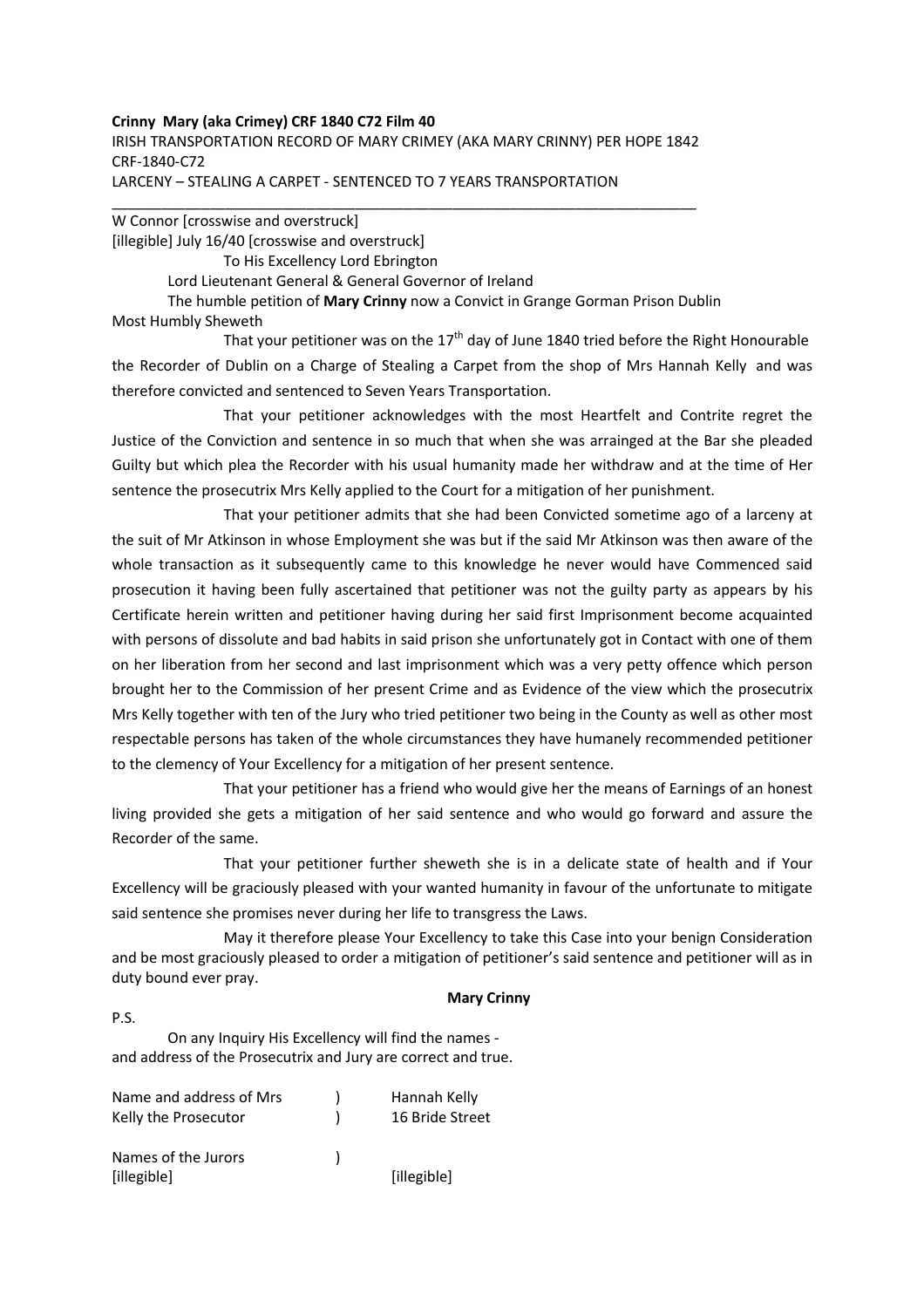| Pat <sup>k</sup> Magrane<br>[?] Goodwin<br><b>Thomas Coughlin</b>          | ,,,,,,,,,,,,, | 26 Henry St<br>33 Eustace Street<br>66 Great Britain Street<br>,,,,,,,,,,,,,,,,,,,,,,,,,,,,,,,,,, |  |  |  |  |
|----------------------------------------------------------------------------|---------------|---------------------------------------------------------------------------------------------------|--|--|--|--|
| <b>Andrew Neill</b>                                                        |               | 60 Mary Street                                                                                    |  |  |  |  |
| John Egar                                                                  |               | 20 Crampton Court                                                                                 |  |  |  |  |
| Alexander Boone                                                            |               | 10 Eden Quay                                                                                      |  |  |  |  |
| Robert Lee                                                                 |               | 1 Patland Row [?] Hill                                                                            |  |  |  |  |
| Hugh MacMahon                                                              |               | 18 Amiens Street                                                                                  |  |  |  |  |
| [?] Fowler                                                                 |               | 5 Portland Row                                                                                    |  |  |  |  |
| Certificate of Mr                                                          |               |                                                                                                   |  |  |  |  |
| Atkinson                                                                   |               | I certify that the first prosecution                                                              |  |  |  |  |
|                                                                            |               | against Mary Crinny was at my                                                                     |  |  |  |  |
| instance and if I was as well aware of the Circumstances previous          |               |                                                                                                   |  |  |  |  |
| to Her Trial as I became aware afterwards I never would have had           |               |                                                                                                   |  |  |  |  |
| Her prosecuted and I believe it was from Her first imprisonment she        |               |                                                                                                   |  |  |  |  |
| became acquainted with persons of Bad Character and I am ready             |               |                                                                                                   |  |  |  |  |
| to Certify this either personally or other[wise] as His Excellency directs |               |                                                                                                   |  |  |  |  |
| Mark of Atkinson                                                           |               |                                                                                                   |  |  |  |  |
| x x Merchant                                                               |               |                                                                                                   |  |  |  |  |
|                                                                            |               | 32 Ushers quay                                                                                    |  |  |  |  |
| Names of other respectable                                                 |               |                                                                                                   |  |  |  |  |
| Persons                                                                    |               |                                                                                                   |  |  |  |  |
| James Haigh                                                                | 4 Ardee St,   | <b>Engineer and Iron Foundry</b>                                                                  |  |  |  |  |
| Mich Kelly                                                                 | 37 Meath St,  | Grocer and Wine Merchant                                                                          |  |  |  |  |
| McGauran Cooney                                                            |               | 63 Bridge & Foot Street   Timber Merchant                                                         |  |  |  |  |
|                                                                            |               |                                                                                                   |  |  |  |  |

W Connor [crosswise and overstruck] Pet inf<sup>d</sup> July 25/40 [crosswise and overstruck]

> *Kimmage-house*, 23 July 1840

*Case of* ) Mary Crinny ) Sir

 *I have had the honor to receive your letter and the accompanying* Memorial *with reference to* Mary Crinny *a Prisoner in the* Grange Gorman Lane Prison *under Sentence of* Seven Years Transportation.

 *I beg to state, for the information of His Excellency the Lord Lieutenant, that the Prisoner* was *convicted before me at the City of Dublin Sessions Court, on the* 12<sup>th</sup> *day of June last of having* Stolen a Carpet the property of a Mrs Kelly from a Shop in Bride Street - upon the Prisoner pleading Guilty I recommended her to withdraw the plea – because I was informed by the proper returns that she was of bad character & had been twice (not only once as stated in the Memorial) before convicted of felonies. Under these circumstances & considering that the present case was one of Shoplifting by theft clearly proved I am respectfully of opinion that the Prisoner is not a deserving object of Mercy.

I have the honor to be Sir your very obedient & ever hbl Servant

Fred Shaw NH Macdonald Eq<sup>r</sup> [foot of page 1 of 3 pages] [pre-printed text appears in italics] -----------------------------------------------------------------------------------

NATIONAL ARCHIVES IRELAND

Copyright – not to be published or photographically reproduced without the written consent of the